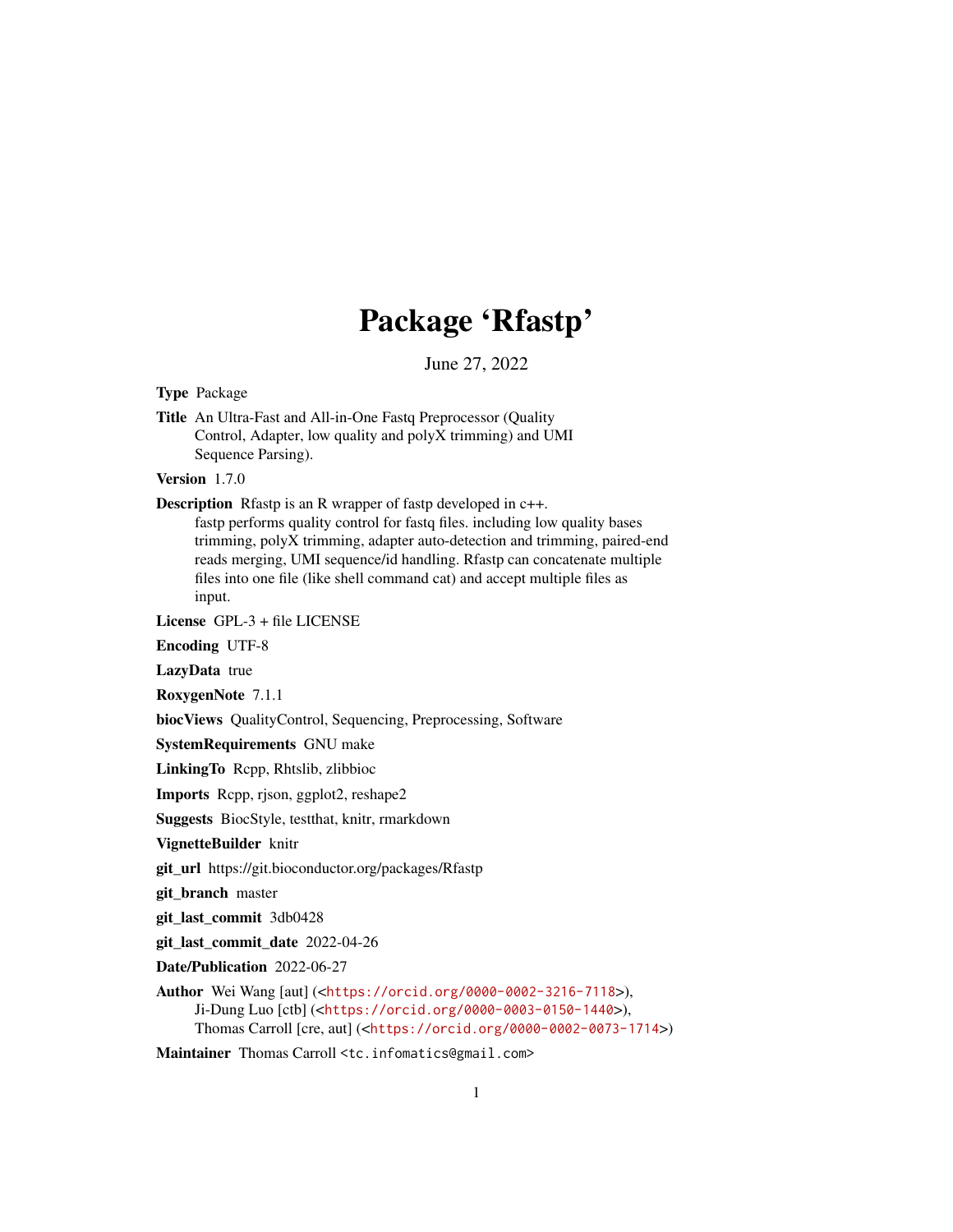# <span id="page-1-0"></span>R topics documented:

| Index |  |  |  |  |  |  |  |  |  |  |  |  |  |  |  |  |  |  | 12 |
|-------|--|--|--|--|--|--|--|--|--|--|--|--|--|--|--|--|--|--|----|
|       |  |  |  |  |  |  |  |  |  |  |  |  |  |  |  |  |  |  |    |
|       |  |  |  |  |  |  |  |  |  |  |  |  |  |  |  |  |  |  |    |
|       |  |  |  |  |  |  |  |  |  |  |  |  |  |  |  |  |  |  |    |
|       |  |  |  |  |  |  |  |  |  |  |  |  |  |  |  |  |  |  |    |
|       |  |  |  |  |  |  |  |  |  |  |  |  |  |  |  |  |  |  |    |

catfastq *Concatenate Fastq Files.*

# Description

concatenate multiple fastq files into a single file.

# Usage

```
catfastq(output, inputFiles, append = FALSE, paired = FALSE, shuffled = FALSE)
```
# Arguments

| output     | output file name [string]                                                                                                             |
|------------|---------------------------------------------------------------------------------------------------------------------------------------|
| inputFiles | a vector of input file names [vector]                                                                                                 |
| append     | a logical indicating append the files to a file already exists.                                                                       |
| paired     | a logical indicating split the input files into two halves, the first half merged into<br>read 1, the second half merged into read 2. |
| shuffled   | a logical indicating split the input file list into two halves. The R1/R2 files are<br>inteleaved in the inputFiles vector.           |

# Value

no returns.

# Author(s)

Wei Wang

# Examples

```
pe001_read1 <- system.file("extdata","splited_001_R1.fastq.gz",
     package="Rfastp")
pe002_read1 <- system.file("extdata","splited_002_R1.fastq.gz",
    package="Rfastp")
pe003_read1 <- system.file("extdata","splited_003_R1.fastq.gz",
    package="Rfastp")
pe004_read1 <- system.file("extdata","splited_004_R1.fastq.gz",
```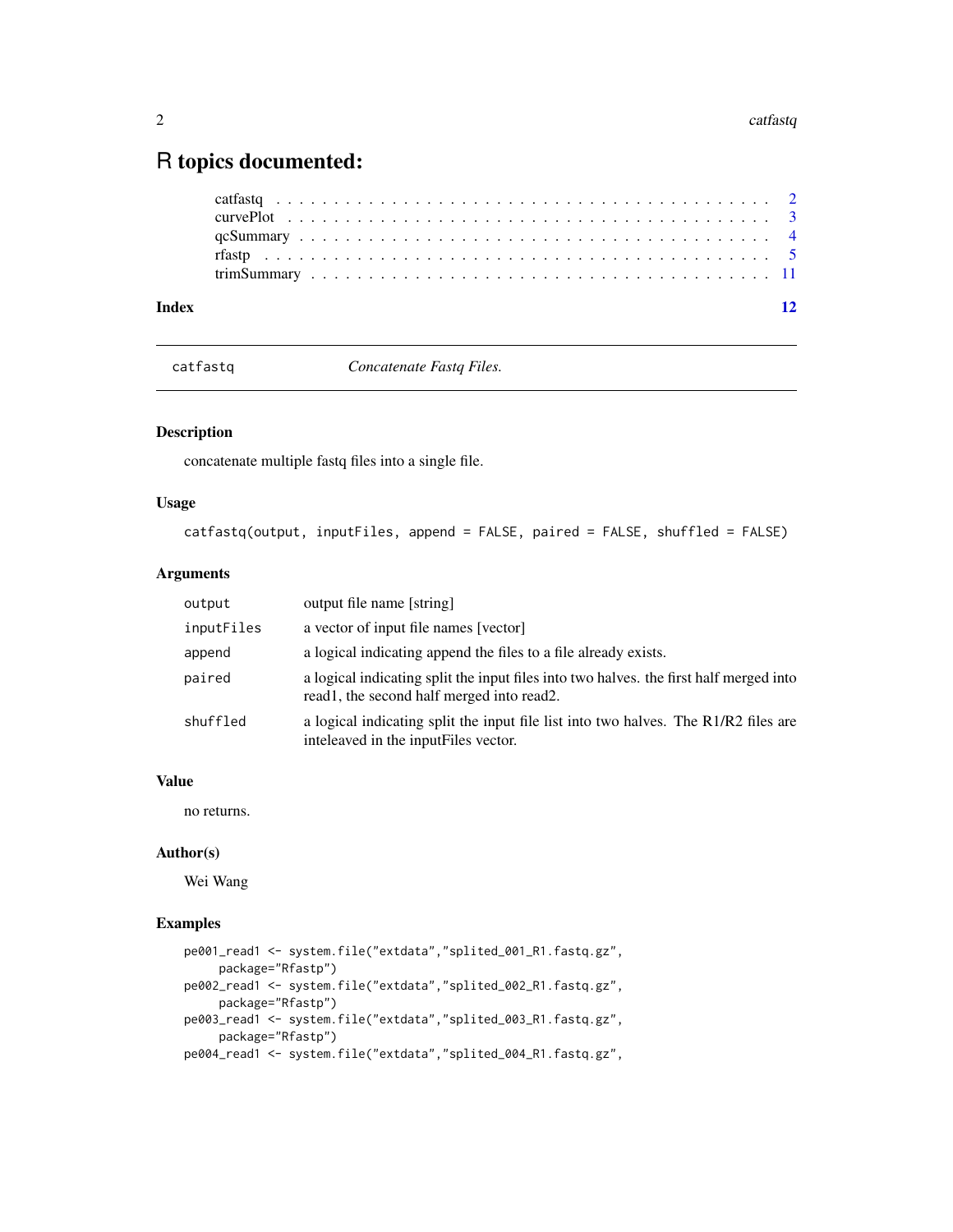#### <span id="page-2-0"></span>curvePlot 3

```
package="Rfastp")
pe001_read2 <- system.file("extdata","splited_001_R2.fastq.gz",
     package="Rfastp")
pe002_read2 <- system.file("extdata","splited_002_R2.fastq.gz",
     package="Rfastp")
pe003_read2 <- system.file("extdata","splited_003_R2.fastq.gz",
    package="Rfastp")
pe004_read2 <- system.file("extdata","splited_004_R2.fastq.gz",
    package="Rfastp")
allR1 <- c(pe001_read1, pe002_read1, pe003_read1, pe004_read1)
allR2 <- c(pe001_read2, pe002_read2, pe003_read2, pe004_read2)
allreads <- c(allR1, allR2)
allreads_shuffled <- c(pe001_read1, pe001_read2, pe002_read1, pe002_read2,
               pe003_read1, pe003_read2, pe004_read1, pe004_read2)
outputPrefix <- tempfile(tmpdir = tempdir())
# a normal concatenation for single-end libraries.
catfastq(output = paste0(outputPrefix, "_R1.fastq.gz"), inputFiles = allR1)
# a normal concatenation for paired-end libraries.
catfastq(output = paste0(outputPrefix, "merged_paired"),
    inputFiles = allreads, paired=TRUE)
# Append to exist files (paired-end)
catfastq(output=paste0(outputPrefix,"append_paired"), inputFiles=allreads,
    append=TRUE, paired=TRUE)
# Input paired-end files are shuffled.
catfastq(output=paste0(outputPrefix,"_shuffled_paired"),
    inputFiles=allreads_shuffled, paired=TRUE, shuffled=TRUE)
```
curvePlot *Plot of Base Quality and GC Content.*

#### **Description**

generate a ggplot2 object of Base Quality/GC content before and after QC.

#### Usage

```
curvePlot(json, curves = "quality_curves")
```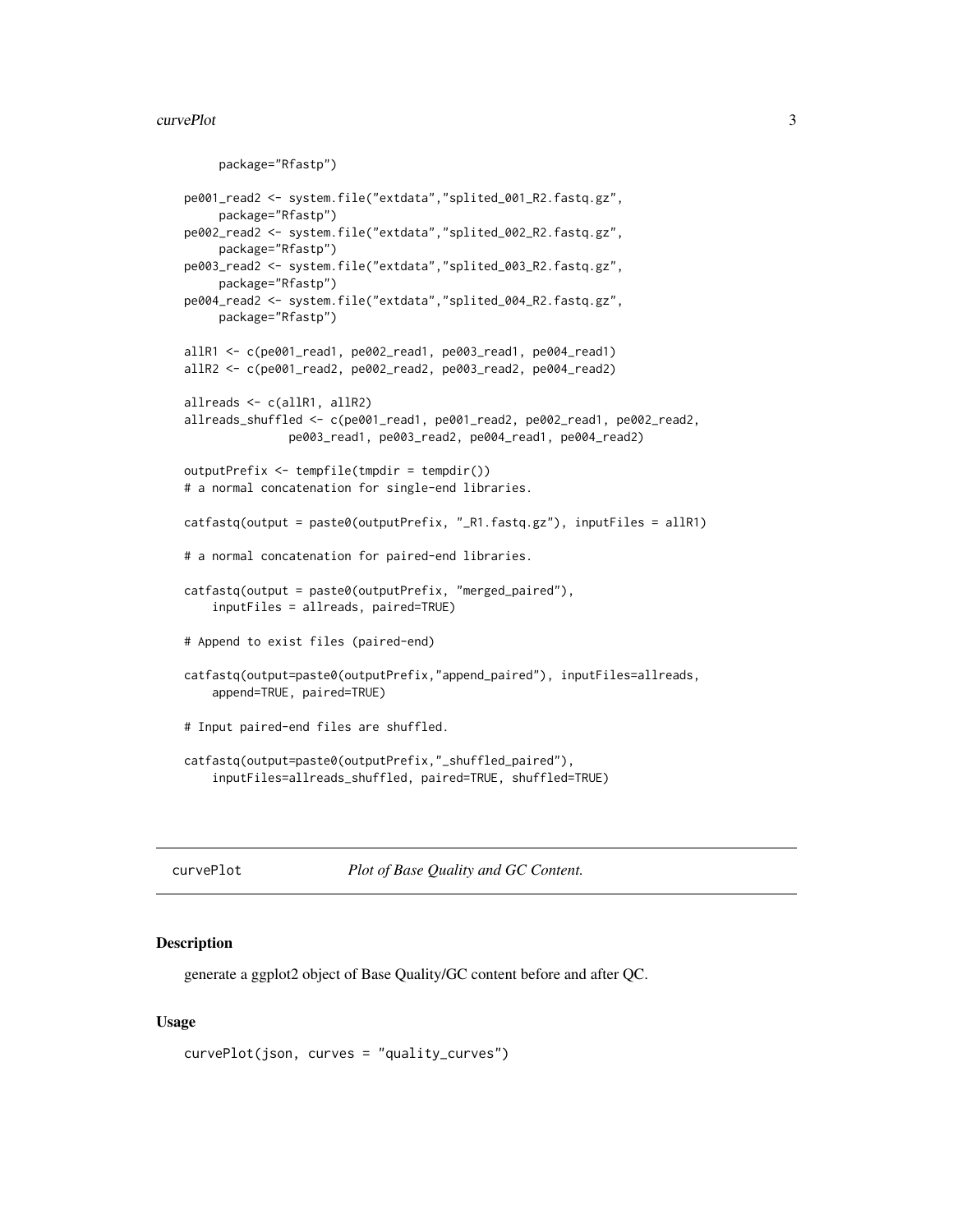# <span id="page-3-0"></span>Arguments

| json   | the output json of function relation [json]                                                                  |
|--------|--------------------------------------------------------------------------------------------------------------|
| curves | plots for Base Quality ("quality_curves") or GC content ("content_curves"). de-<br>fault is "quality_curves" |

#### Value

a ggplot2 object.

# Author(s)

Wei Wang

# Examples

```
outputPrefix <- tempfile(tmpdir = tempdir())
se_read1 <- system.file("extdata","Fox3_Std_small.fq.gz",package="Rfastp")
se_json_report <- rfastp(read1 = se_read1, outputFastq = outputPrefix,
  thread = 4)
# Base Quality plot is the default output:
p1 <- curvePlot(se_json_report)
p1
```
p2 <- curvePlot(se\_json\_report, curves = "content\_curves")

# qcSummary *Summary of Fastq Quality Control*

# Description

generate a data frame of the Fastq QC summary.

# Usage

```
qcSummary(json)
```
#### Arguments

json the output json of function rfastq. [json]

# Value

a data frame.

# Author(s)

Wei Wang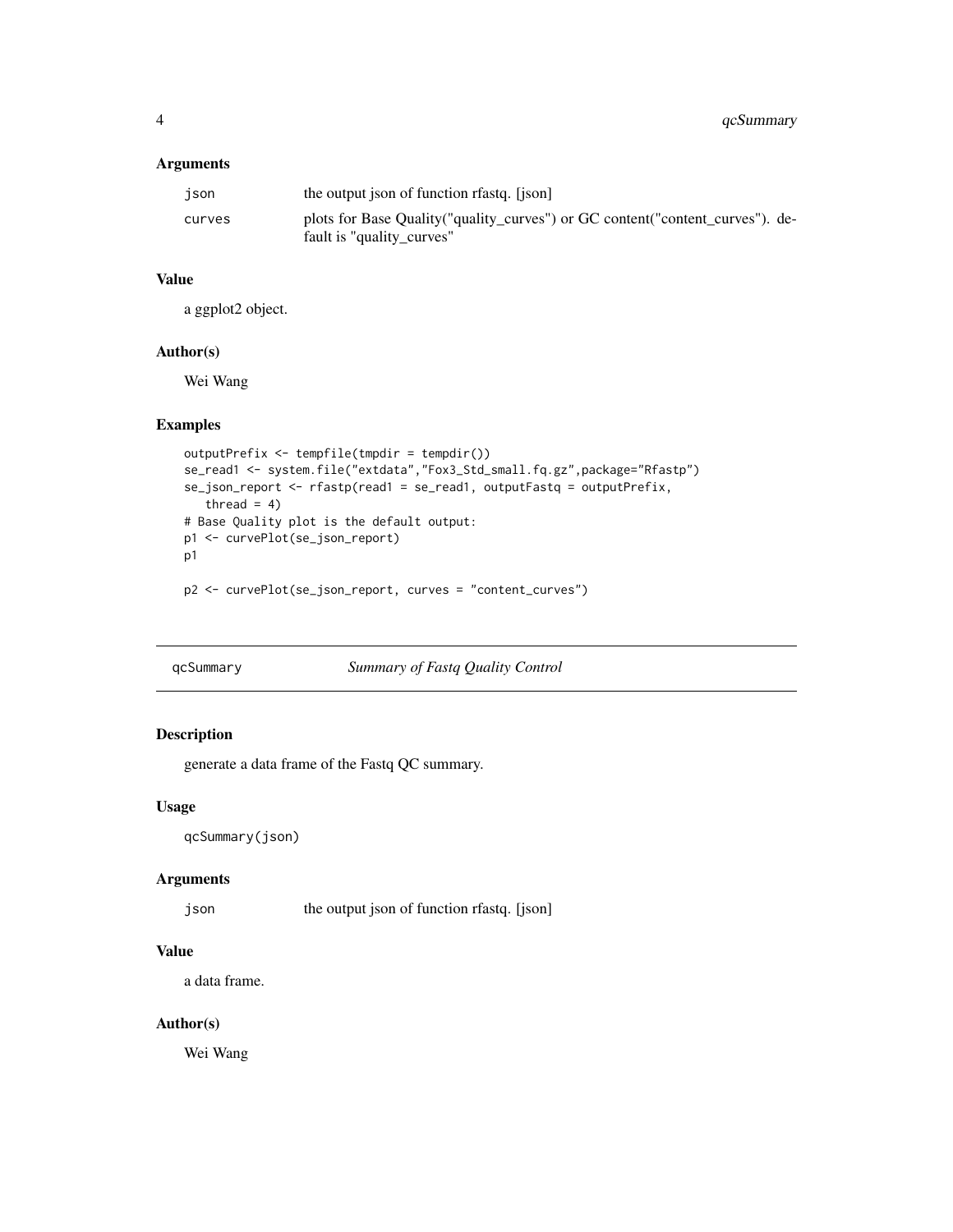#### <span id="page-4-0"></span>rfastp 5

# Examples

```
outputPrefix <- tempfile(tmpdir = tempdir())
se_read1 <- system.file("extdata","Fox3_Std_small.fq.gz",package="Rfastp")
se_json_report <- rfastp(read1 = se_read1, outputFastq = outputPrefix,
  thread = 4)
df_summary <- qcSummary(se_json_report)
```
rfastp *R wrap of fastp*

# Description

Quality control (Cut adapter, low quality trimming, polyX trimming, UMI handling, and etc.) of fastq files.

# Usage

```
rfastp(
  read1,
  read2 = "",
  outputFastq,
  unpaired = "failedOut = ""merge = FALSE,
 mergeOut = ",
 phred64 = FALSE,
  interleaved = FALSE,
  fixMGIid = FALSE,
  adapterTrimming = TRUE,
  adapterSequenceRead1 = "auto",
  adapterSequenceRead2 = "auto",
  adapterFasta = "",
  trimFrontRead1 = 0,trimTailRead1 = 0,trimFrontRead2 = 0,
  trimTailRead2 = 0,
  maxLengthRead1 = 0,
 maxLengthRead2 = 0,
  forceTrimPolyG = FALSE,
  disableTrimPolyG = FALSE,
  minLengthPolyG = 10,
  trimPolyX = FALSE,
  minLengthPolyX = 10,
  cutWindowSize = 4,
  cutLowQualTail = FALSE,
  cutSlideWindowRight = FALSE,
```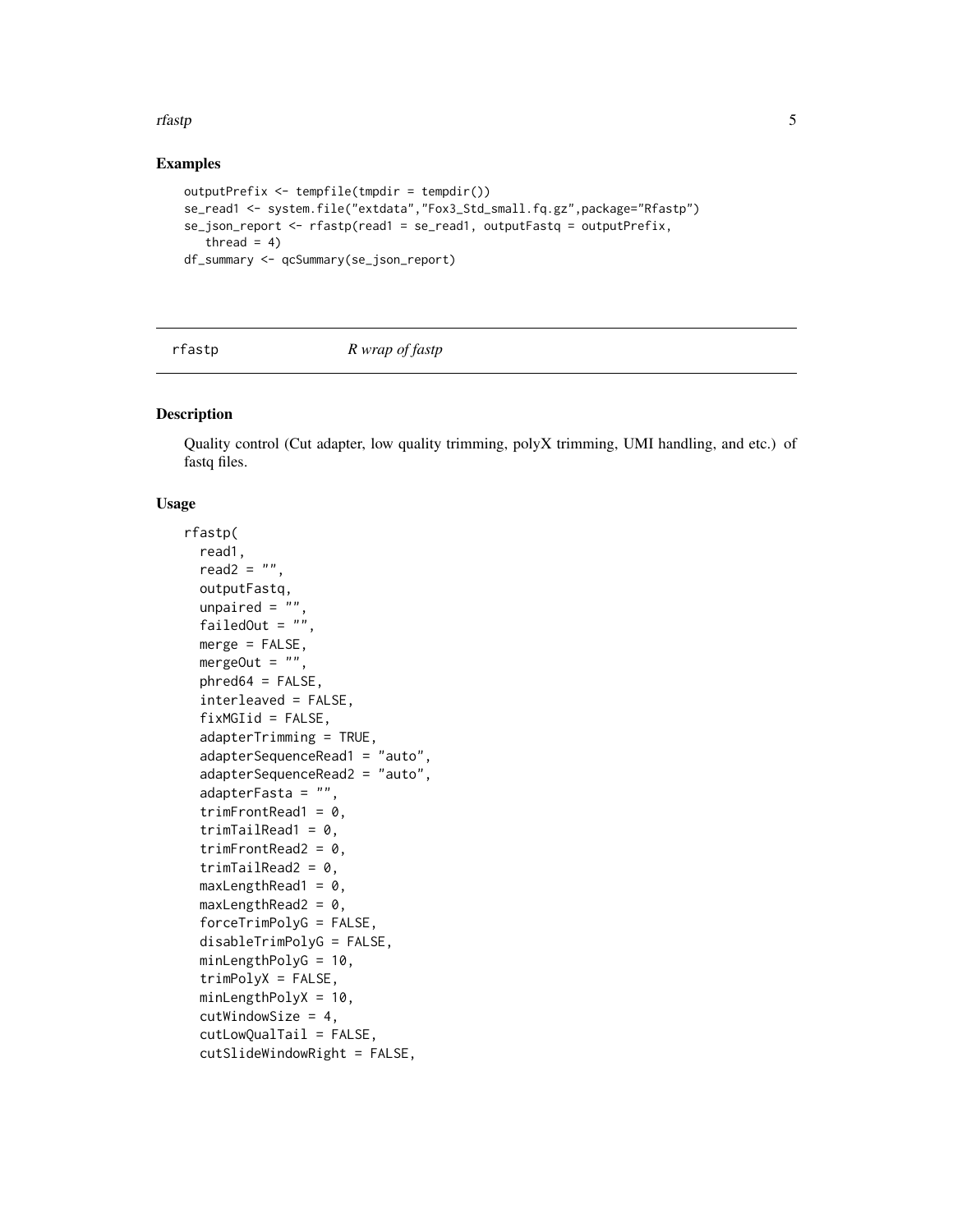6 rfastp

```
cutLowQualFront = FALSE,
cutMeanQual = 20,
cutFrontWindowSize = 4,
cutFrontMeanQual = 20,
cutTailWindowSize = 4,
cutTailMeanQual = 20,
cutSlideWindowSize = 4,
cutSlideWindowQual = 20,
qualityFiltering = TRUE,
qualityFilterPhred = 15,
qualityFilterPercent = 40,
maxNfilter = 5,
averageQualFilter = 0,lengthFiltering = TRUE,
minReadLength = 15,
maxReadLength = 0,
lowComplexityFiltering = FALSE,
minComplexity = 30,
index1Filter = "",
index2Filter = ".
maxIndexMismatch = 0,
correctionOverlap = FALSE,
minOverlapLength = 30,
maxOverlapMismatch = 5,
maxOverlapMismatchPercentage = 20,
umi = FALSE,umiloc = "",umilength = 0,
umiferetix = "",umiSkipBaseLength = 0,
umiNoConnection = FALSE,
umiIgnoreSeqNameSpace = FALSE,
overrepresentationAnalysis = FALSE,
overrepresentationSampling = 20,
splitOutput = 0,splitByLines = 0,thread = 2,
verbose = TRUE
```

```
\lambda
```
# Arguments

| read1       | read 1 input file name(s). [vector]                                                                                                 |
|-------------|-------------------------------------------------------------------------------------------------------------------------------------|
| read2       | read2 input file name(s). [vector]                                                                                                  |
| outputFastg | string of /path/prefix for output fast [string]                                                                                     |
| unpaired    | for PE input, output file name for reads which the mate reads failed to pass the<br>OC [string], default NULL, discard it. [string] |
| failedOut   | file to store reads that cannot pass the filters default NULL, discard it. [string]                                                 |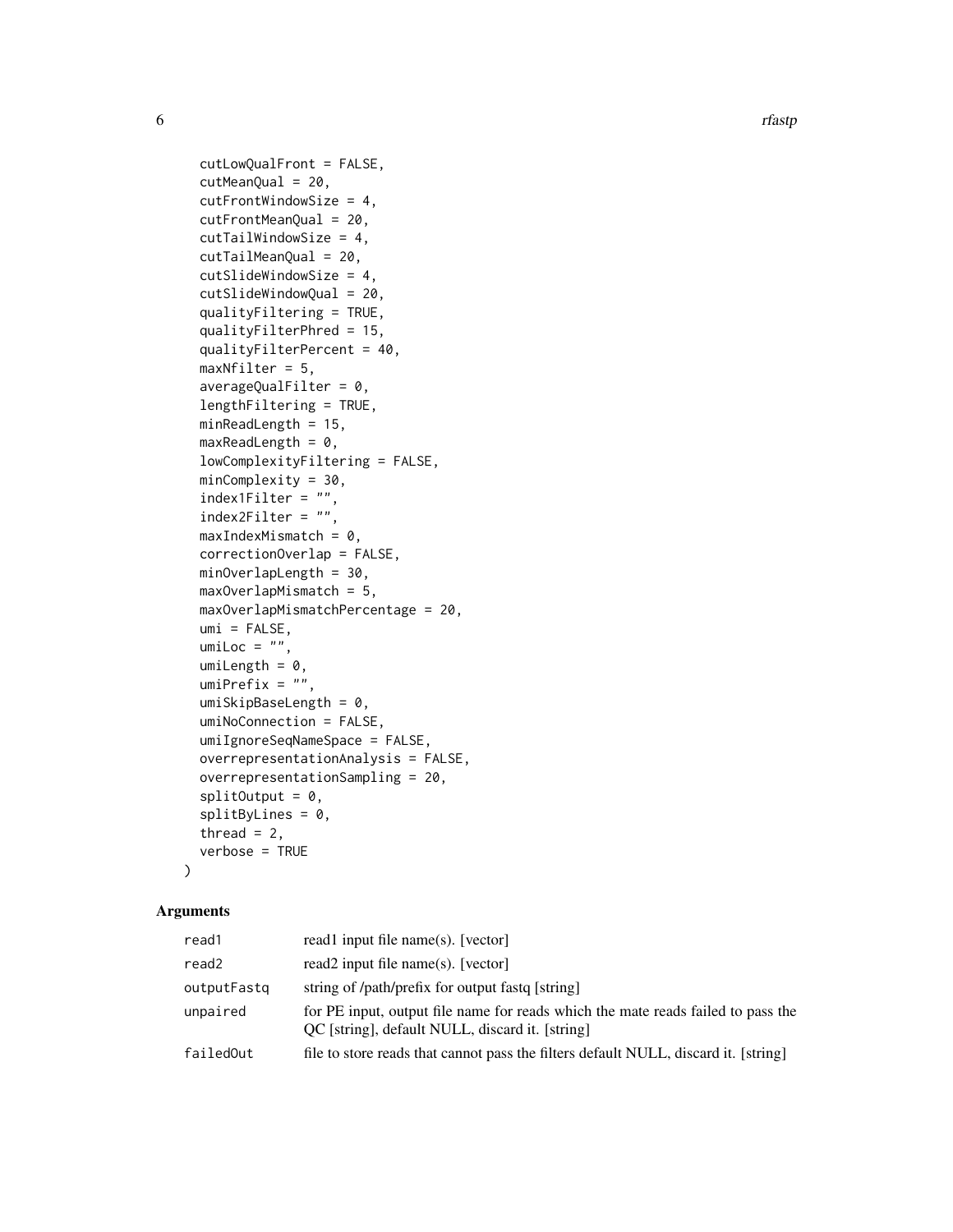| rfastp | $\overline{\phantom{0}}$ |  |
|--------|--------------------------|--|
|        |                          |  |
|        |                          |  |

| merge                | for PE input, A logical(1) indicating whether merge each pair of reads into a<br>single read if they are overlaped, unmerged reads will be write to 'output' file.<br>Default is FALSE. the 'mergeOut' must be set if TRUE. |
|----------------------|-----------------------------------------------------------------------------------------------------------------------------------------------------------------------------------------------------------------------------|
| mergeOut             | under 'merge' mode, file to store the merged reads. [string]                                                                                                                                                                |
| phred64              | A logical indicating whether the input is using phred64 scoring (it will be con-<br>verted to phred33, so the output will still be . phred33)                                                                               |
| interleaved          | A logical indicating whether <read1> is an interleaved FASTQ which contains<br/>both read1 and read2. Default is FALSE.</read1>                                                                                             |
| fixMGIid             | the MGI FASTQ ID format is not compatible with many BAM operation tools,<br>enable this option to fix it. Default is FALSE                                                                                                  |
| adapterTrimming      |                                                                                                                                                                                                                             |
| adapterSequenceRead1 | A logical indicating whether run adapter trimming. Default is 'TRUE'                                                                                                                                                        |
|                      | the adapter for read1. For SE data, if not specified, the adapter will be auto-<br>detected. For PE data, this is used if R1/R2 are found not overlapped.                                                                   |
| adapterSequenceRead2 |                                                                                                                                                                                                                             |
|                      | the adapter for read2 (PE data only). This is used if R1/R2 are found not over-<br>lapped. If not specified, it will be the same as <adaptersequenceread1></adaptersequenceread1>                                           |
| adapterFasta         | specify a FASTA file to trim both read1 and read2 (if PE) by all the sequences<br>in this FASTA file.                                                                                                                       |
| trimFrontRead1       | trimming how many bases in front for read1, default is 0.                                                                                                                                                                   |
| trimTailRead1        | trimming how many bases in tail for read1, default is 0'                                                                                                                                                                    |
| trimFrontRead2       | trimming how many bases in front for read2. If it's not specified, it will follow<br>read1's settings                                                                                                                       |
| trimTailRead2        | trimming how many bases in tail for read2. If it's not specified, it will follow<br>read1's settings                                                                                                                        |
| maxLengthRead1       | if read1 is longer than maxLengthRead1, then trim read1 at its tail to make it as<br>long as maxLengthRead1 Default 0 means no limitation.                                                                                  |
|                      | maxLengthRead2 if read2 is longer than maxLengthRead2, then trim read2 at its tail to make it as<br>long as maxLengthRead2. Default 0 means no limitation. If it's not specified, it<br>will follow read1's settings.       |
| forceTrimPolyG       | A logical indicating force polyG tail trimming, trimming is only automatically<br>enabled for Illumina NextSeq/NovaSeq. data.                                                                                               |
| disableTrimPolyG     |                                                                                                                                                                                                                             |
|                      | A logical indicating disable polyG tail trimming.                                                                                                                                                                           |
|                      | minLengthPolyG the minimum length to detect polyG in the read tail. 10 by default.                                                                                                                                          |
| trimPolyX            | A logical indicating force polyX tail trimming.                                                                                                                                                                             |
| minLengthPolyX       | the minimum length to detect polyX in the read tail. 10 by default.                                                                                                                                                         |
| cutWindowSize        | the window size option shared by cutLowQualFront, cutLowQualTail, or cut-<br>SlideWindowRight. Range: 1~1000, default: 4                                                                                                    |
| cutLowQualTail       | A logical indiccating move a sliding window from tail $(3')$ to front, drop the<br>bases in the window if its mean quality < threshold, stop otherwise. Default is<br>'FALSE'                                               |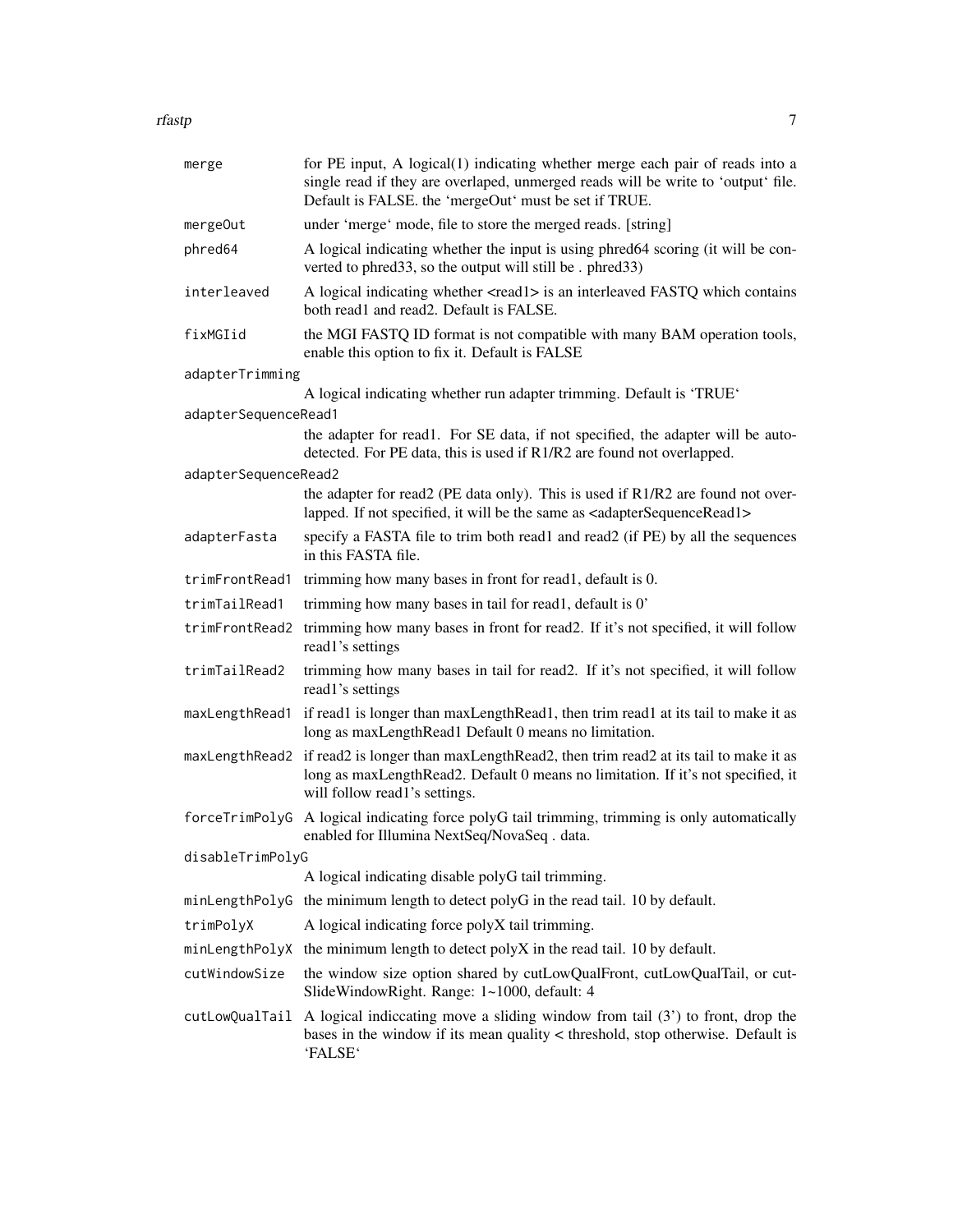A logical indicating move a sliding window from front to tail, if meet one window with mean quality < threshold, drop the bases in the window and the right part, and then stop. Default is 'FALSE'

#### cutLowQualFront

A logical indiccating move a sliding window from front (5') to tail, drop the bases in the window if its mean quality < threshold, stop otherwise. Default is 'FALSE'

cutMeanQual the mean quality requirement option shared by cutLowQualFront, cutLowQual-Tail or cutSlideWindowRight. Range: 1~36, default: 20

#### cutFrontWindowSize

the window size option of cutLowQualFront, default to cutWindowSize if not specified. default: 4

#### cutFrontMeanQual

the mean quality requirement option for cutLowQualFront, default to cutMean-Qual if not specified. default: 20

#### cutTailWindowSize

the window size option of cutLowQualTail, default to cutWindowSize if not specified. default: 4

#### cutTailMeanQual

the mean quality requirement option for cutLowQualTail, default to cutMean-Qual if not specified. default: 20

### cutSlideWindowSize

the window size option of cutSlideWindowRight, default to cutWindowSize if not specified. default: 4

#### cutSlideWindowQual

the mean quality requirement option for cutSlideWindowRight, default to cut-MeanQual if not specified. default: 20

#### qualityFiltering

A logical indicating run quality filtering. Default is 'TRUE'.

#### qualityFilterPhred

the minimum quality value that a base is qualified. Default 15 means phred quality  $>=Q15$  is qualified.

# qualityFilterPercent

Maximum percents of bases are allowed to be unqualified  $(0 \sim 100)$ . Default 40 means 40%

maxNfilter maximum number of N allowed in the sequence. read/pair is discarded if failed to pass this filter. Default is 5

# averageQualFilter

if one read's average quality score < 'averageQualFilter', then this read/pair is discarded. Default 0 means no requirement.

#### lengthFiltering

A logical indicating whether run lenght filtering. Default: TRUE

minReadLength reads shorter than minReadLength will be discarded, default is 15.

# maxReadLength reads longer than maxReadLength will be discarded, default 0 means no limitation.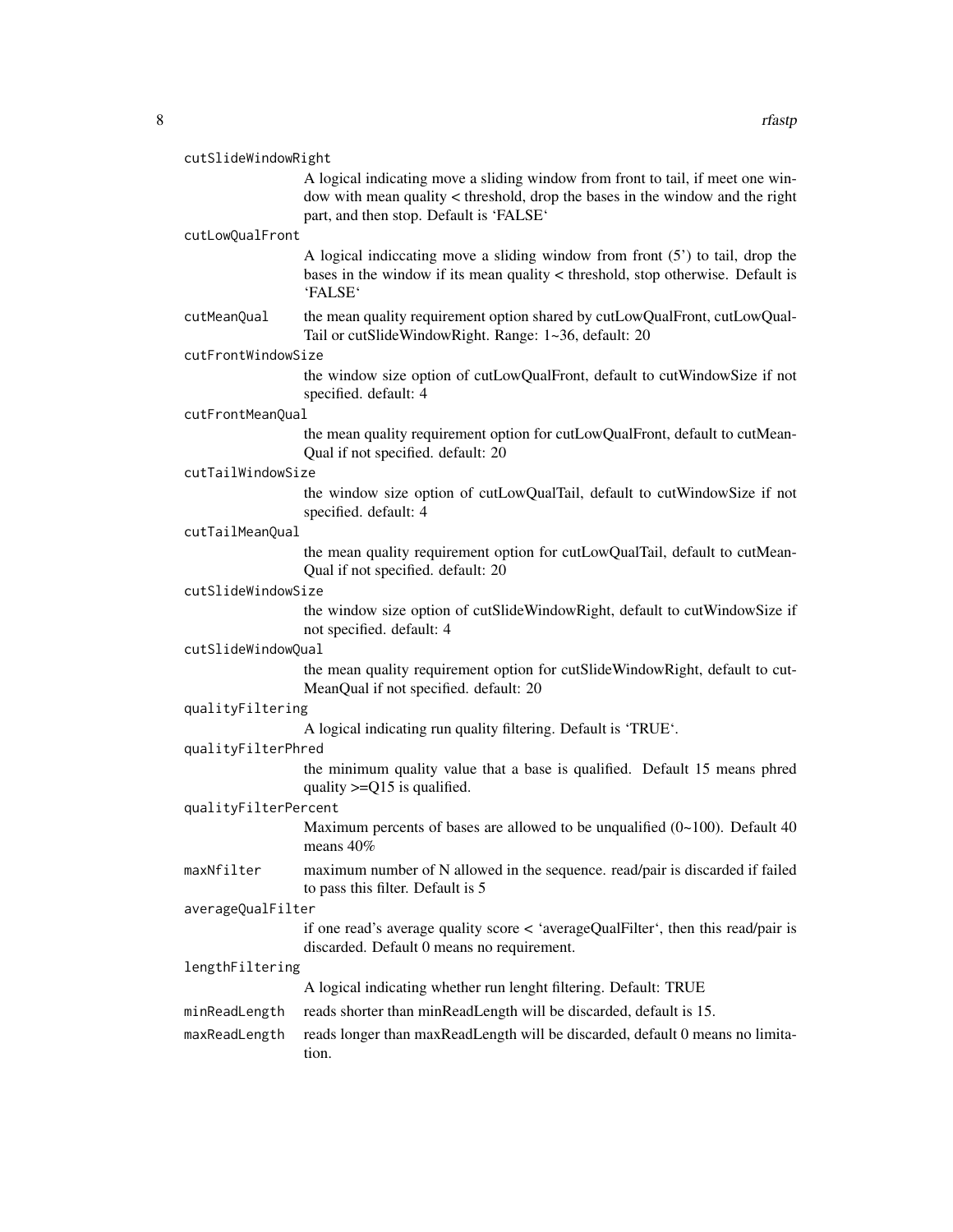#### rfastp $\qquad \qquad \qquad 9$

| lowComplexityFiltering       |                                                                                                                                                                                                      |
|------------------------------|------------------------------------------------------------------------------------------------------------------------------------------------------------------------------------------------------|
|                              | A logical indicating whethere run low complexity filter. The complexity is de-<br>fined as the percentage of base that is different from its next base (base[i] !=<br>base[i+1]). Default is 'FALSE' |
| minComplexity                | the threshold for low complexity filter (0~100). Default is 30, which means $30\%$<br>complexity is required. (int $[=30]$ )                                                                         |
| index1Filter                 | specify a file contains a list of barcodes of index1 to be filtered out, one barcode<br>per line.                                                                                                    |
| index2Filter                 | specify a file contains a list of barcodes of index2 to be filtered out, one barcode<br>per line.                                                                                                    |
| maxIndexMismatch             |                                                                                                                                                                                                      |
|                              | the allowed difference of index barcode for index filtering, default 0 means com-<br>pletely identical.                                                                                              |
| correctionOverlap            |                                                                                                                                                                                                      |
|                              | A logical indicating run base correction in overlapped regions (only for PE data),<br>default is 'FALSE'                                                                                             |
| minOverlapLength             |                                                                                                                                                                                                      |
|                              | the minimum length to detect overlapped region of PE reads. This will affect<br>overlap analysis based PE merge, adapter trimming and correction. 30 by de-<br>fault.                                |
| maxOverlapMismatch           |                                                                                                                                                                                                      |
|                              | the maximum number of mismatched bases to detect overlapped region of PE<br>reads. This will affect overlap analysis based PE merge, adapter trimming and<br>correction. 5 by default.               |
| maxOverlapMismatchPercentage |                                                                                                                                                                                                      |
|                              | the maximum percentage of mismatched bases to detect overlapped region of<br>PE reads. This will affect overlap analysis based PE merge, adapter trimming<br>and correction. Default 20 means 20%    |
| umi                          | A logical indicating whethere preprocessing unique molecular identifier (UMI).<br>Default: 'FALSE'                                                                                                   |
| umiLoc                       | specify the location of UMI, can be (index 1/index 2/read 1/read 2/per_index/per_read)                                                                                                               |
| umiLength                    | length of UMI if the UMI is in read1/read2.                                                                                                                                                          |
| umiPrefix                    | an string indication the following string is UMI (i.e. prefix=UMI, UMI=AATTCG,<br>final=UMIAATTCG). Only letters, numbers, and '#" allowed. No prefix by de-<br>fault.                               |
| umiSkipBaseLength            |                                                                                                                                                                                                      |
|                              | if the UMI is in read1/read2, skip 'umiSkipBaseLength' bases following UMI,<br>default is 0.                                                                                                         |
| umiNoConnection              |                                                                                                                                                                                                      |
|                              | an logical indicating remove "_" between the UMI prefix string and the UMI<br>string. Default is FALSE.                                                                                              |
| umiIgnoreSeqNameSpace        |                                                                                                                                                                                                      |
|                              | an logical indicating ignore the space in the sequence name. Default is FALSE,<br>the umi tag will be inserted into the sequence name before the first SPACE.                                        |
| overrepresentationAnalysis   | A logical indicating overrepresentation analysis. Default is 'FALSE'                                                                                                                                 |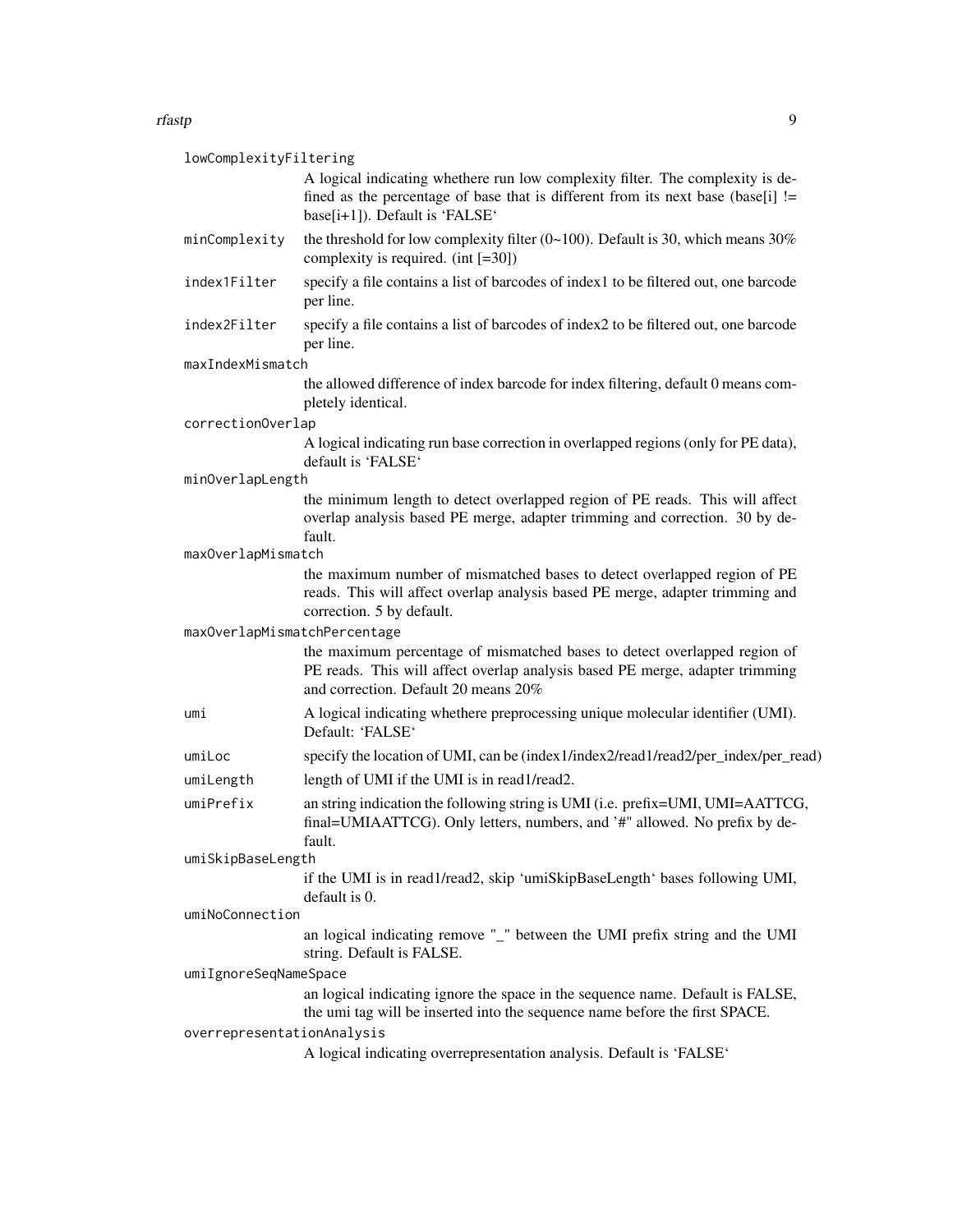#### overrepresentationSampling

|              | one in 'overrepresentationSampling' reads will be computed for overrepresen-<br>tation analysis $(1 \sim 10000)$ , smaller is slower, default is 20.                             |
|--------------|----------------------------------------------------------------------------------------------------------------------------------------------------------------------------------|
| splitOutput  | number of files to be splitted $(2{\sim}999)$ . a sequential number prefix will be added<br>to output name. Default is $0$ (no split)                                            |
| splitByLines | split output by limiting lines of each file $(>=1000)$ , a sequential number prefix<br>will be added to output name $(0001.out.fq, 0002.out.fq)$ , default is 0 (dis-<br>abled). |
| thread       | owrker thread number, default is 2                                                                                                                                               |
| verbose      | output verbose log information                                                                                                                                                   |

#### Value

returns a json object of the report.

# Author(s)

Thomas Carroll, Wei Wang

#### Examples

```
# preprare for the input and output files.
# if the output file exists, it will be OVERWRITEN.
se_read1 <- system.file("extdata","Fox3_Std_small.fq.gz",package="Rfastp")
pe_read1 <- system.file("extdata","reads1.fastq.gz",package="Rfastp")
pe_read2 <- system.file("extdata","reads2.fastq.gz",package="Rfastp")
outputPrefix <- tempfile(tmpdir = tempdir())
# a normal single-end file
se_json_report \leftarrow rfastp(read1 = se_read1,outputFastq=paste0(outputPrefix, "_se"), thread = 4)
# merge paired-end data by overlap:
pe_json_report <- rfastp(read1 = pe_read1, read2 = pe_read2, merge = TRUE,
    outputFastq = paste0(outputPrefix, '_unpaired'),
    mergeOut = paste0(outputPrefix, '_merged.fastq.gz'))
# a clipr example
clipr_json_report <- rfastp(read1 = se_read1,
   outputFastq = paste0(outputPrefix, '_clipr'),
   disableTrimPolyG = TRUE,
   cutLowQualFront = TRUE,
   cutFrontWindowSize = 29,
   cutFrontMeanQual = 20,
```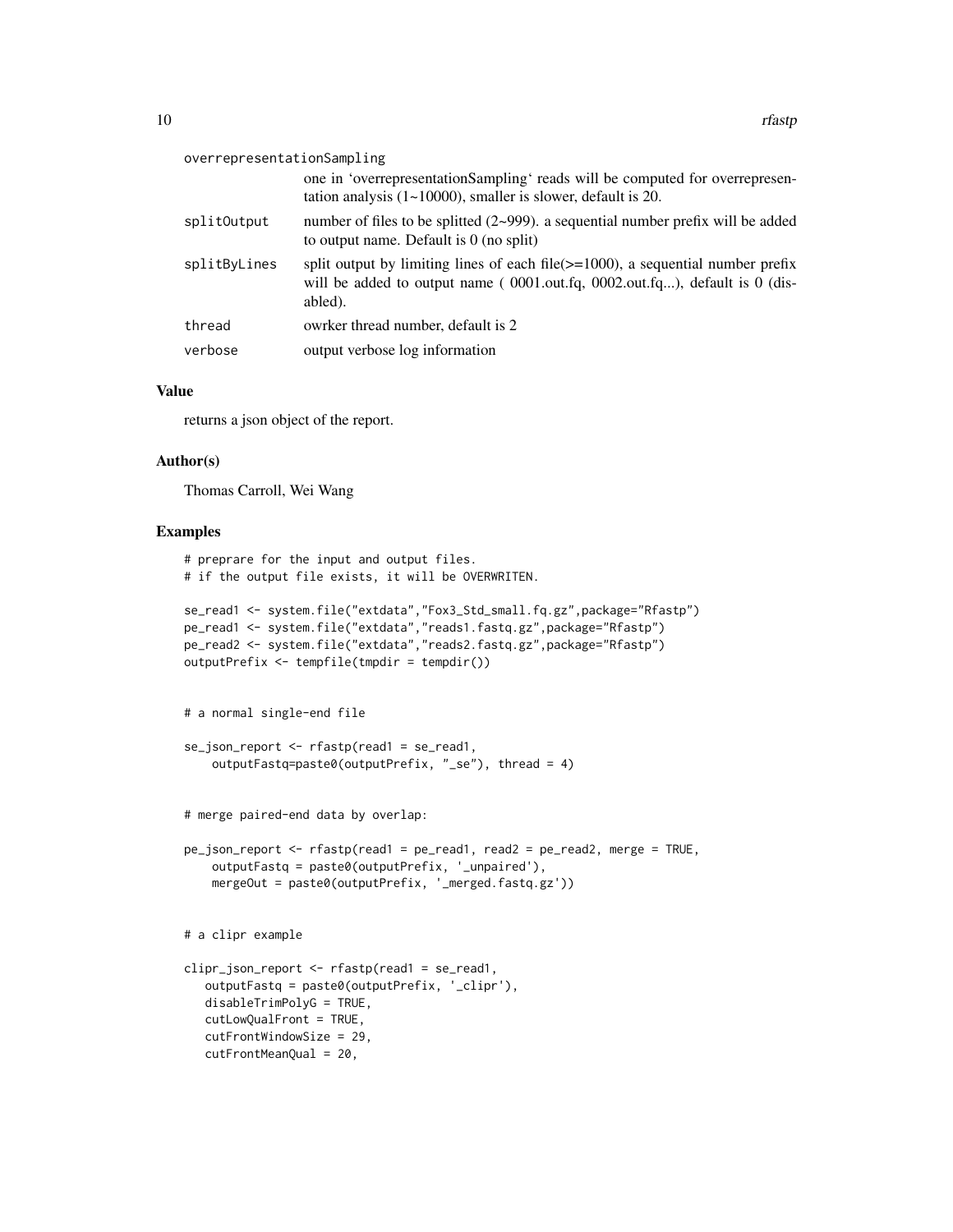# <span id="page-10-0"></span>trimSummary 11

```
cutLowQualTail = TRUE,
   cutTailWindowSize = 1,
  cutTailMeanQual = 5,
  minReadLength = 29,
   adapterSequenceRead1 = 'GTGTCAGTCACTTCCAGCGG'
\mathcal{L}
```
trimSummary *Summary of Fastq adapter and low quality trimming*

# Description

generate a data frame of the Fastq trim summary.

# Usage

trimSummary(json)

### Arguments

json the output json of function rfastq. [json]

# Value

a data frame.

# Author(s)

Wei Wang

# Examples

```
outputPrefix <- tempfile(tmpdir = tempdir())
se_read1 <- system.file("extdata","Fox3_Std_small.fq.gz",package="Rfastp")
se_json_report <- rfastp(read1 = se_read1, outputFastq = outputPrefix,
   thread = 4, adapterSequenceRead1 = 'GTGTCAGTCACTTCCAGCGG')
trim_summary <- trimSummary(se_json_report)
```